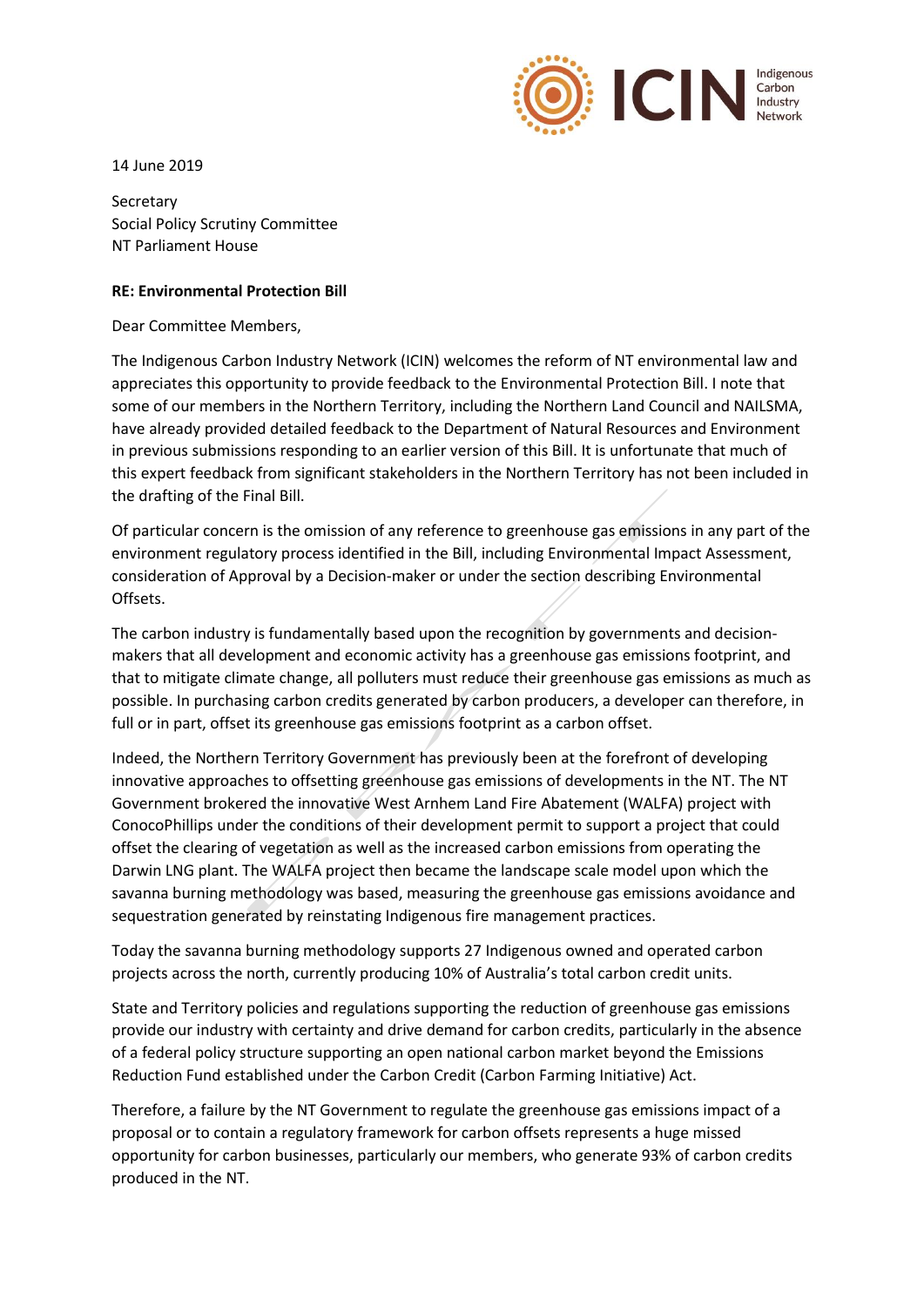

Our members generate around 1 million carbon credits each year in the NT, equivalent to around \$12 million of annual production. This income is invested into Indigenous land management activities and remote Indigenous communities, supporting Indigenous ranger groups to care for country through better fire management and empowering communities to generate local jobs on country in remote areas where unemployment is very high.

This in turn supports better protection of the environment by supporting more rangers on the ground in the Territory's very remote areas.

By avoiding any reference to greenhouse gas emissions or a specific carbon offset policy; not only does this Bill fail to recognize an emerging environmentally sustainable industry which generates jobs and income for very remote Indigenous communities; it ignores the Northern Territory's global responsibility to reduce its greenhouse gas emissions and reduces the power of decision-makers to determine that the greenhouse gas emissions of a particular future development should be avoided or reduced.

Although the Bill refers to 'guidelines' and a 'framework' for Environmental Offsets, this is not sufficient to provide the NT Government with a good point of leverage to avoid or reduce the greenhouse gas emissions of a proposed development. Furthermore, excluding these policies from environmental regulations removes a key incentive for a developer to reduce or offset its greenhouse gas emissions.

In the good faith that it will support clearer policy setting for managing the NT's climate impact, ICIN has fully participated in informing the drafting of the NT's Climate Change Strategy.

However, it remains to be seen what tools the NT Government will have to implement any future Climate Change Strategy if it misses this rare opportunity to provide a regulatory framework for the assessment and offset of the greenhouse gas emissions of a proposed development.

Therefore, we call on you, the Committee, to amend the Environmental Protection Bill to:

- 1. Ensure that reducing the Territory's greenhouse gas emissions, and increasing action to draw down atmospheric greenhouse gases, is an Object of the Bill, and a mandatory consideration for every decision-maker and authority throughout the Bill, including s73.
- 2. Define a carbon offset as being separate to other types of environmental offsets (under s125 and s126) since unlike other environmental offsets, a carbon offset is clearly measured and regulated by the Clean Energy Regulator through the sale of Australian Carbon Credit Units (ACCUs) under the Carbon Credits (Carbon Farming Initiative) Act 2011.

Kind regards,

Anna Boustead Coordinator, Indigenous Carbon Industry Network e[. icin@warddeken.org.au](mailto:icin@warddeken.org.au) p. 0417 989 577